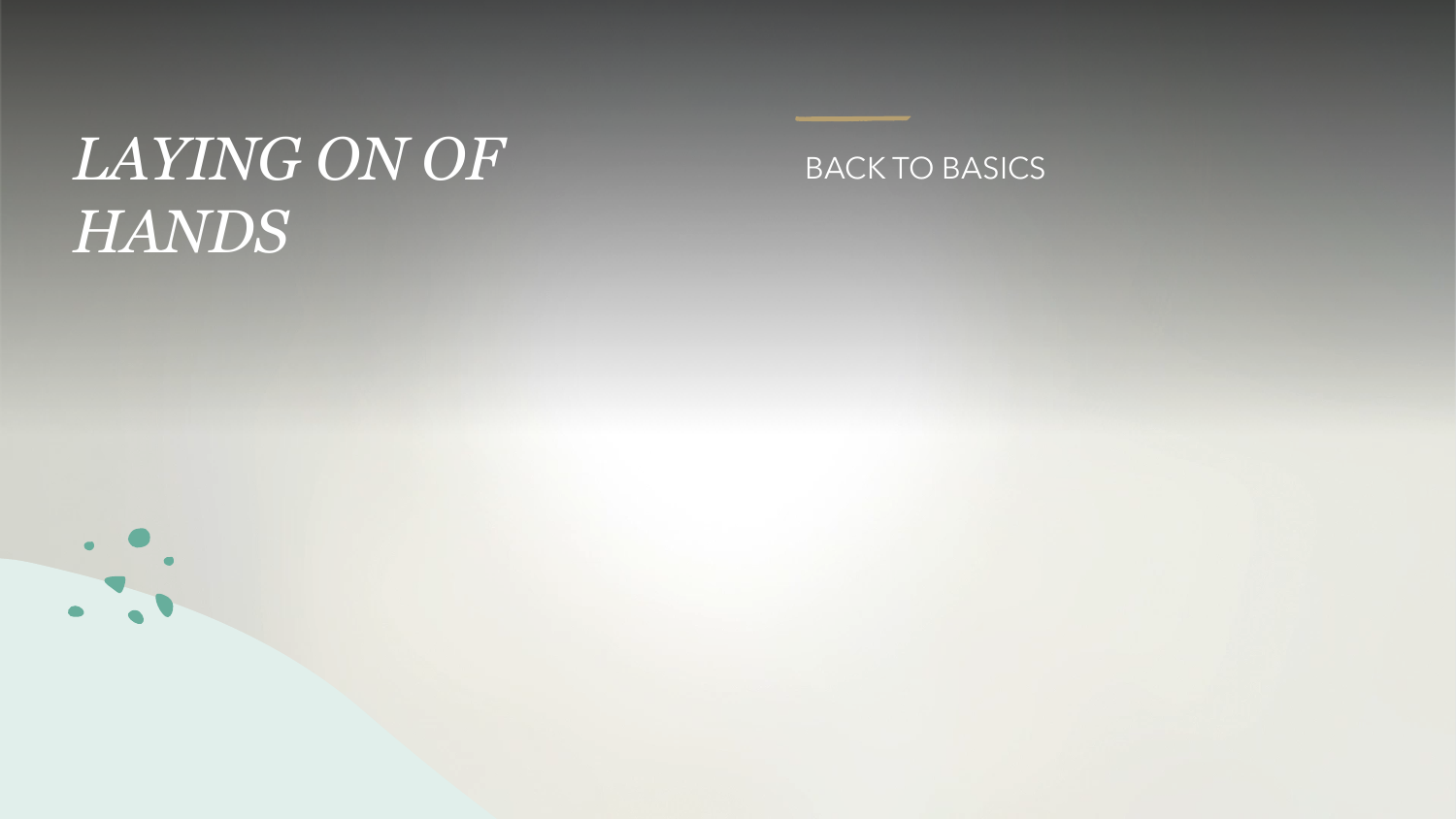#### *LAYING ON OF HANDS*

**Heb 6:1-3 (NLT) --** <sup>1</sup> So let us stop going over the basic teachings about Christ again and again. Let us go on instead and become mature in our understanding. Surely we don't need to start again with the fundamental importance of repenting from evil deeds and placing our faith in God. 2 You don't need further instruction about baptisms, the laying on of hands, the resurrection of the dead, and eternal judgment. <sup>3</sup> And so, God willing, we will move forward to further understanding.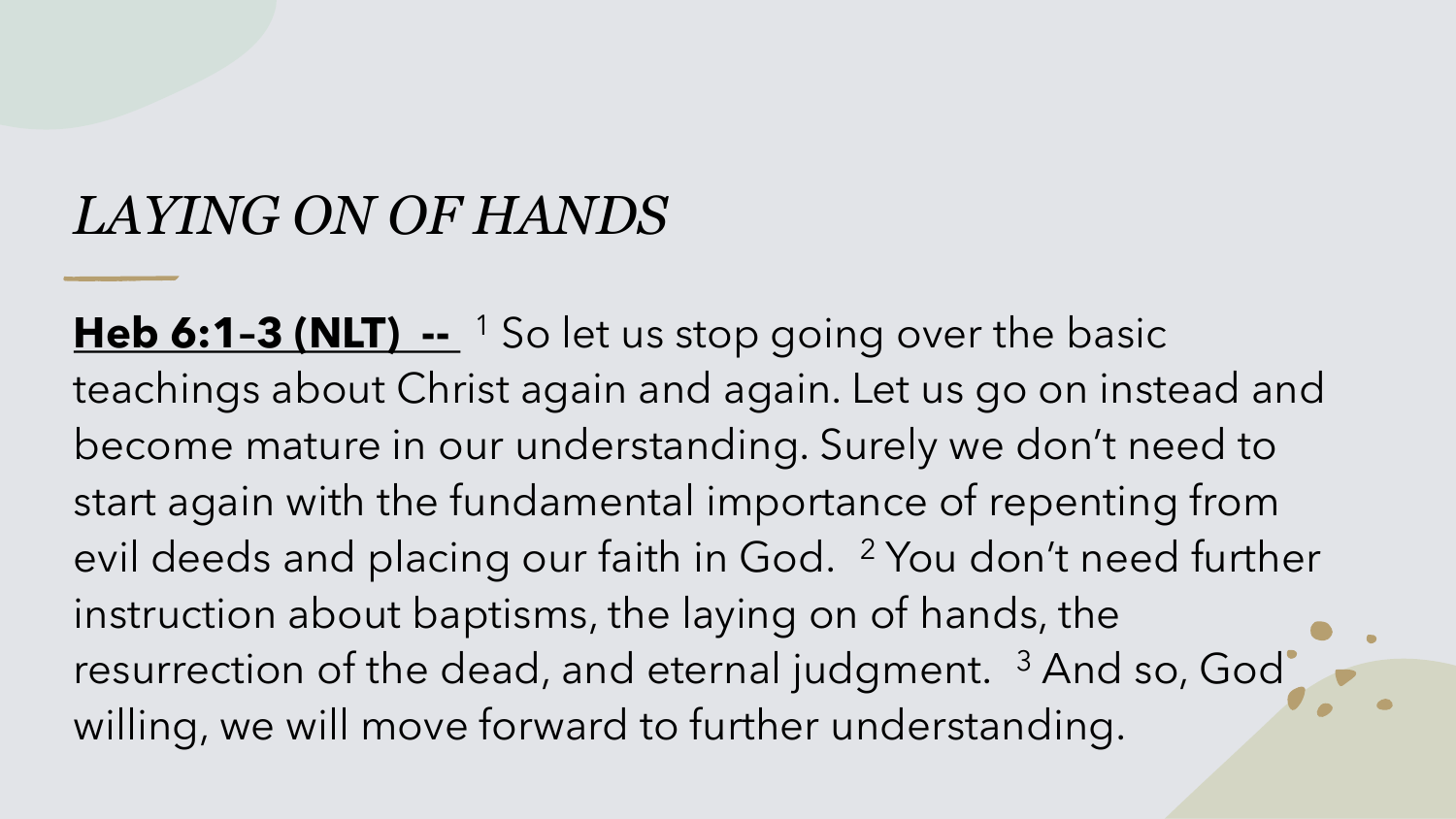### *INTRODUCTION*

- $\triangleright$  The Bible is replete with symbolisms.
	- $\triangleright$  Many have little understanding of biblical symbolisms and consequently, misapply them.
- $\triangleright$  The Bible is our handbook.
	- $\triangleright$  It describes how man was made and details spiritual principles.
	- $\triangleright$  One of those spiritual principles is laying on of hands.

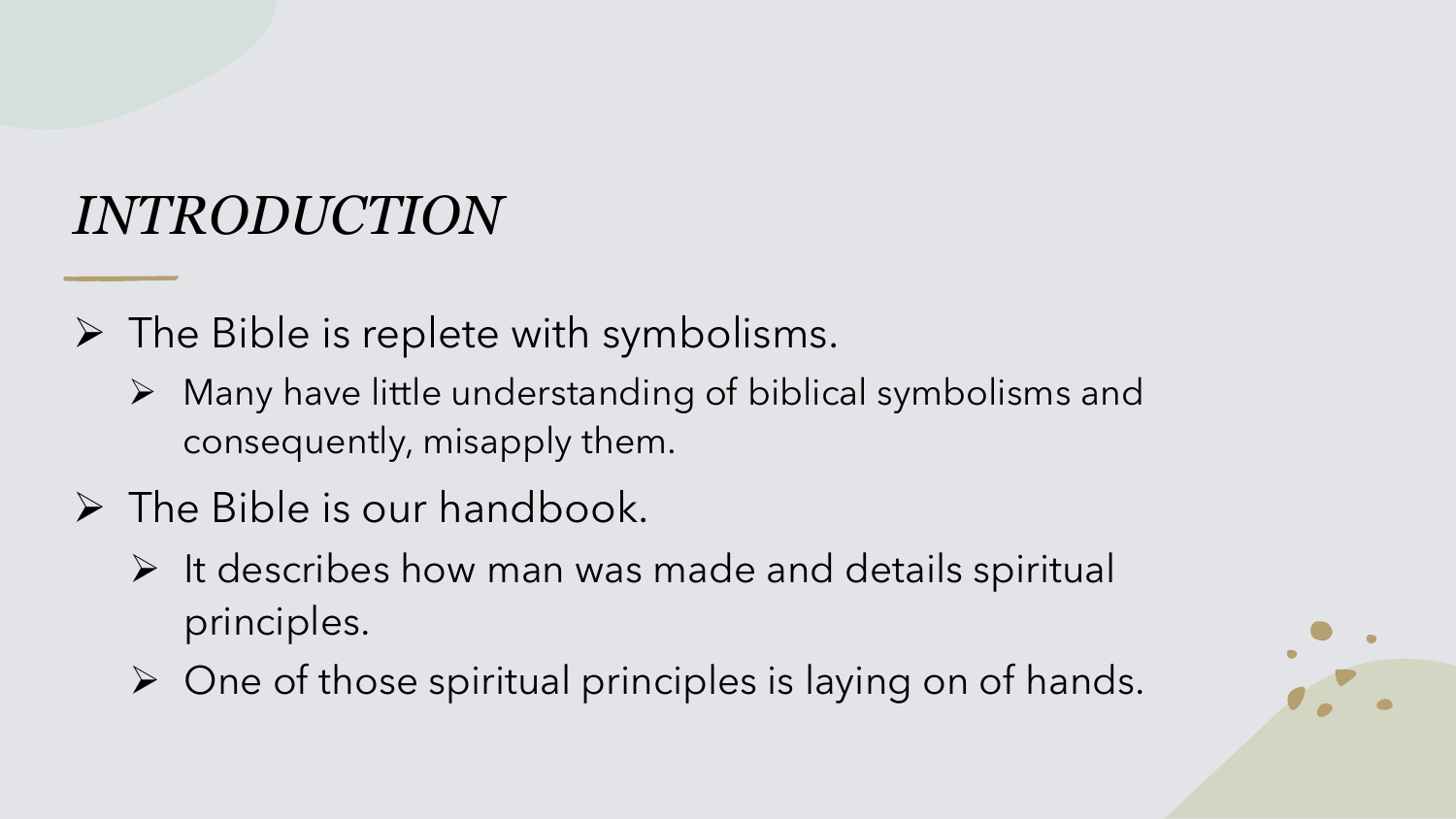#### *SPIRITUAL WISDOM PERTAINING TO LAYING ON OF HANDS*

- Ø Laying on of hands: A symbolic gesture with spiritual overtones.
- $\triangleright$  Examples of physical acts that had spiritual implications.
	- 2 Ki 13:14-19 Elisha, and King Jehoash.
	- 2 Sam 21:1-2 & 10-14. David seeking understanding for the famine
	- 2 Kings 20:12-19 Hezekiah's physical act lead to spiritual bondage.
	- Ex. 14:15-16 Moses' physical acts had spiritual value.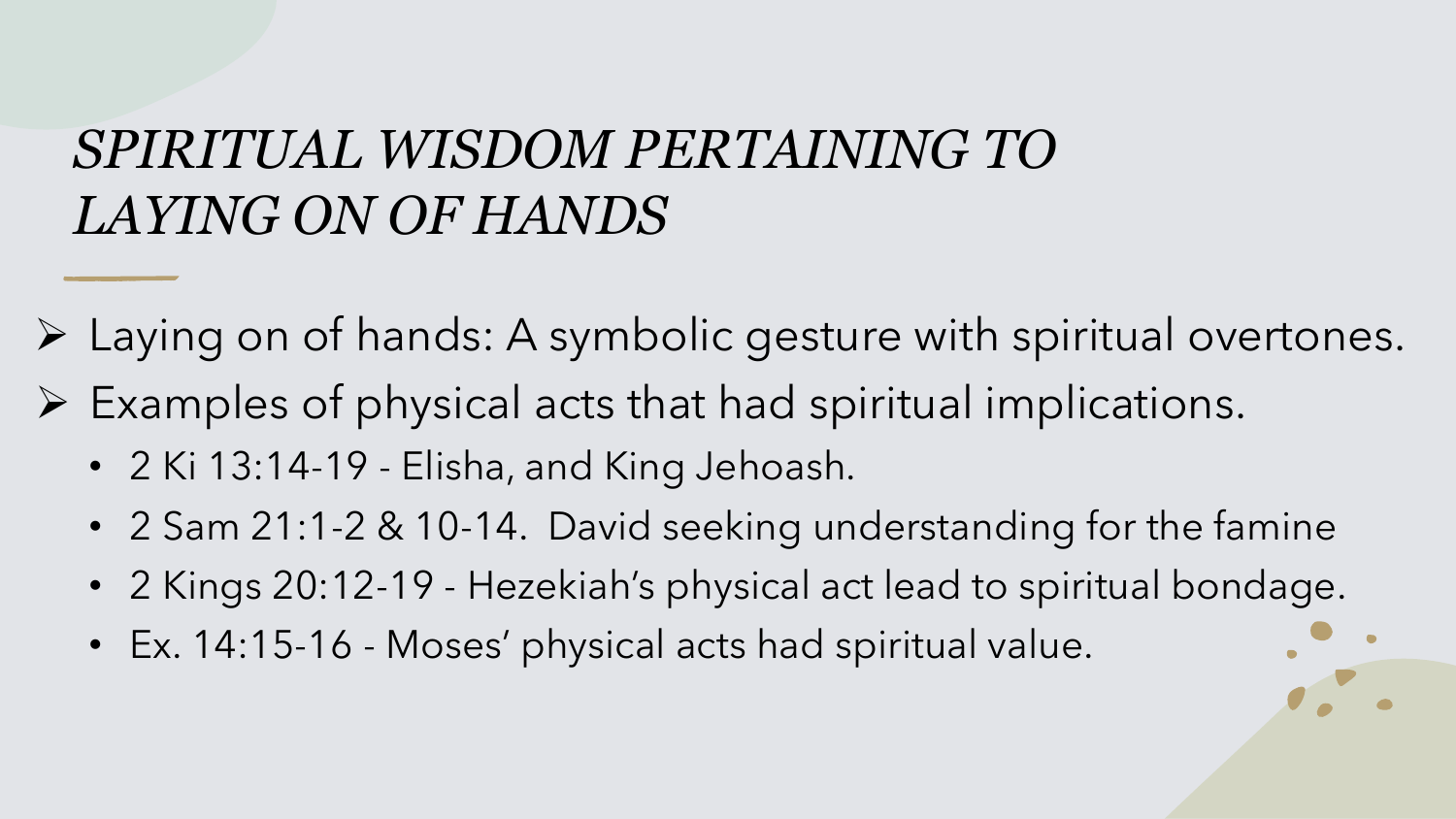## *HAVE SPIRITUAL WISDOM*

- $\triangleright$  Set your heart to receive.
	- $\triangleright$  Have a "whatever it takes" mindset.
	- $\triangleright$  Nothing is too much or ridiculous when you need a breakthrough.
- $\triangleright$  Avoid a hard heart.
	- $\triangleright$  Be open to receive.
	- $\triangleright$  Consider the possibilities even if it's outside your religious norm.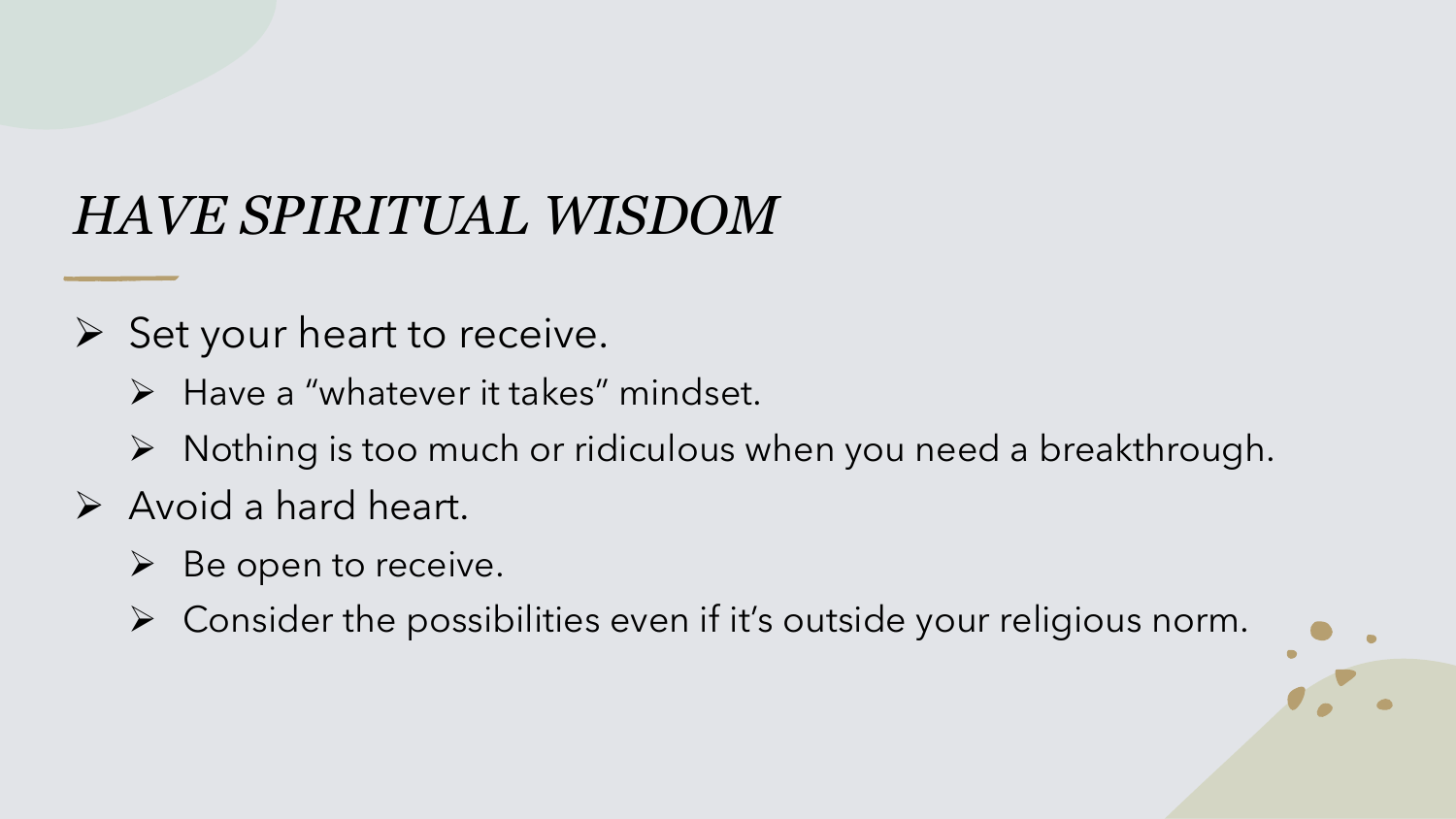#### *LAYING ON OF HANDS: A NATURAL ACT WITH SPIRITUAL IMPLICATIONS*

1) Impartation of Blessings. We have the power to bless.

- **Dt 34:9 (NLT) --** <sup>9</sup> Now Joshua son of Nun was full of the spirit of wisdom, for Moses had laid his hands on him. So the people of Israel obeyed him, doing just as the LORD had commanded Moses.
- **Mk 10:16 (NLT) --** <sup>16</sup> Then he took the children in his arms and placed his hands on their heads and blessed them.
- 2) The impartation of healings and miracles.
	- **Mk 8:23 (NLT) --** <sup>23</sup> Jesus took the blind man by the hand and led him out of the village. Then, spitting on the man's eyes, he laid his hands on him and asked, "Can you see anything now?"
	- **Ac 28:8 (NLT) --** <sup>8</sup> As it happened, Publius's father was ill with fever and dysentery. Paul went in and prayed for him, and laying his hands on him, he healed him.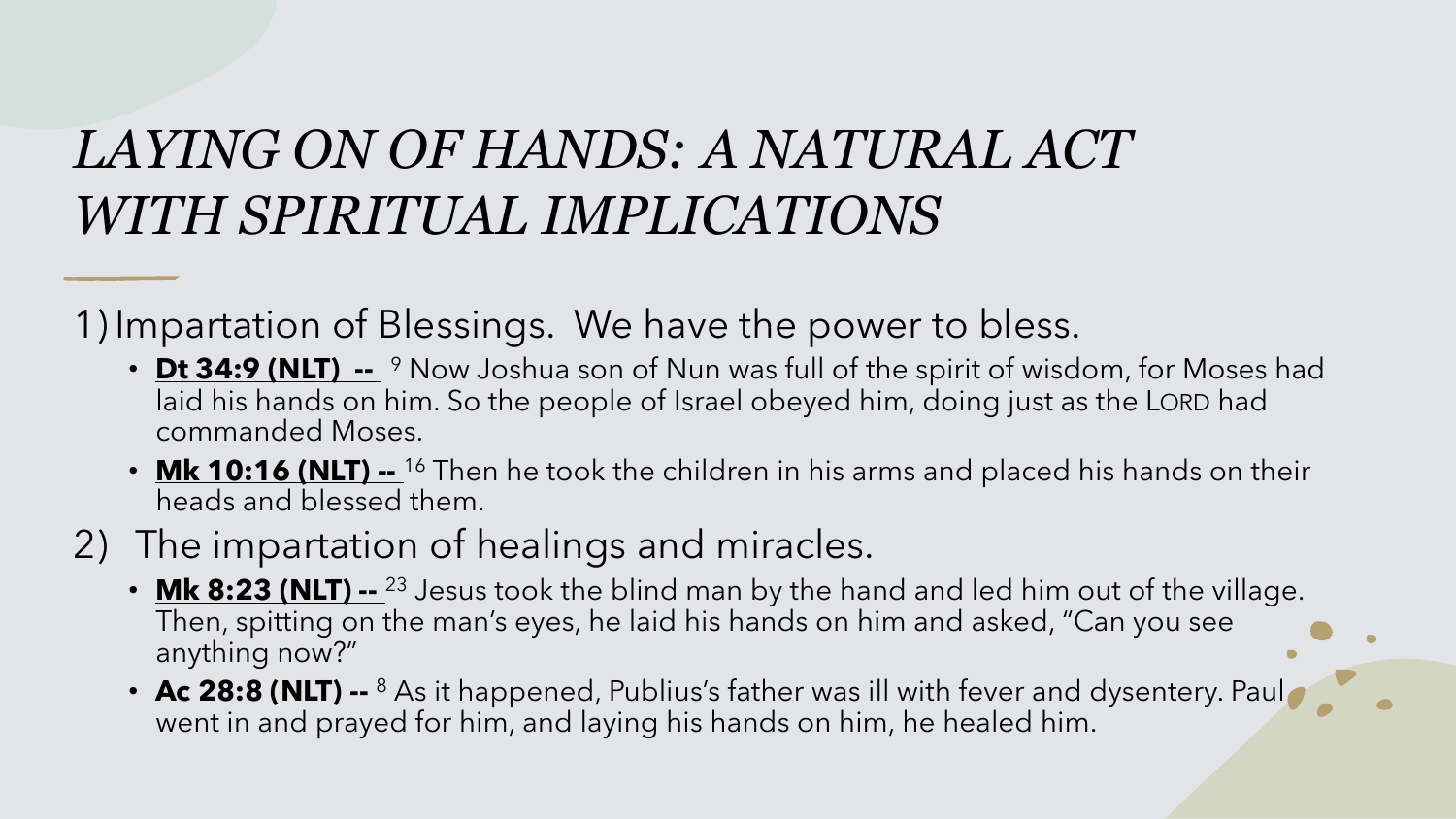### *LAYING ON OF HANDS: A NATURAL ACT WITH SPIRITUAL IMPLICATIONS*

3) The impartation of the Holy Ghost.

- **Ac 8:17 (NLT) --** <sup>17</sup> Then Peter and John laid their hands upon these believers, and they received the Holy Spirit.
- **Ac 19:6 (NLT) --** <sup>6</sup> Then when Paul laid his hands on them, the Holy Spirit came on them, and they spoke in other tongues and prophesied.

#### 4)The impartation of spiritual gifts

- **1 Ti 4:14 (NLT) --** <sup>14</sup> Do not neglect the spiritual gift you received through the prophecy spoken over you when the elders of the church laid their hands on you.
- **2 Ti 1:6 (NLT) --** <sup>6</sup> This is why I remind you to fan into flames the spiritual gift God gave you when I laid my hands on you.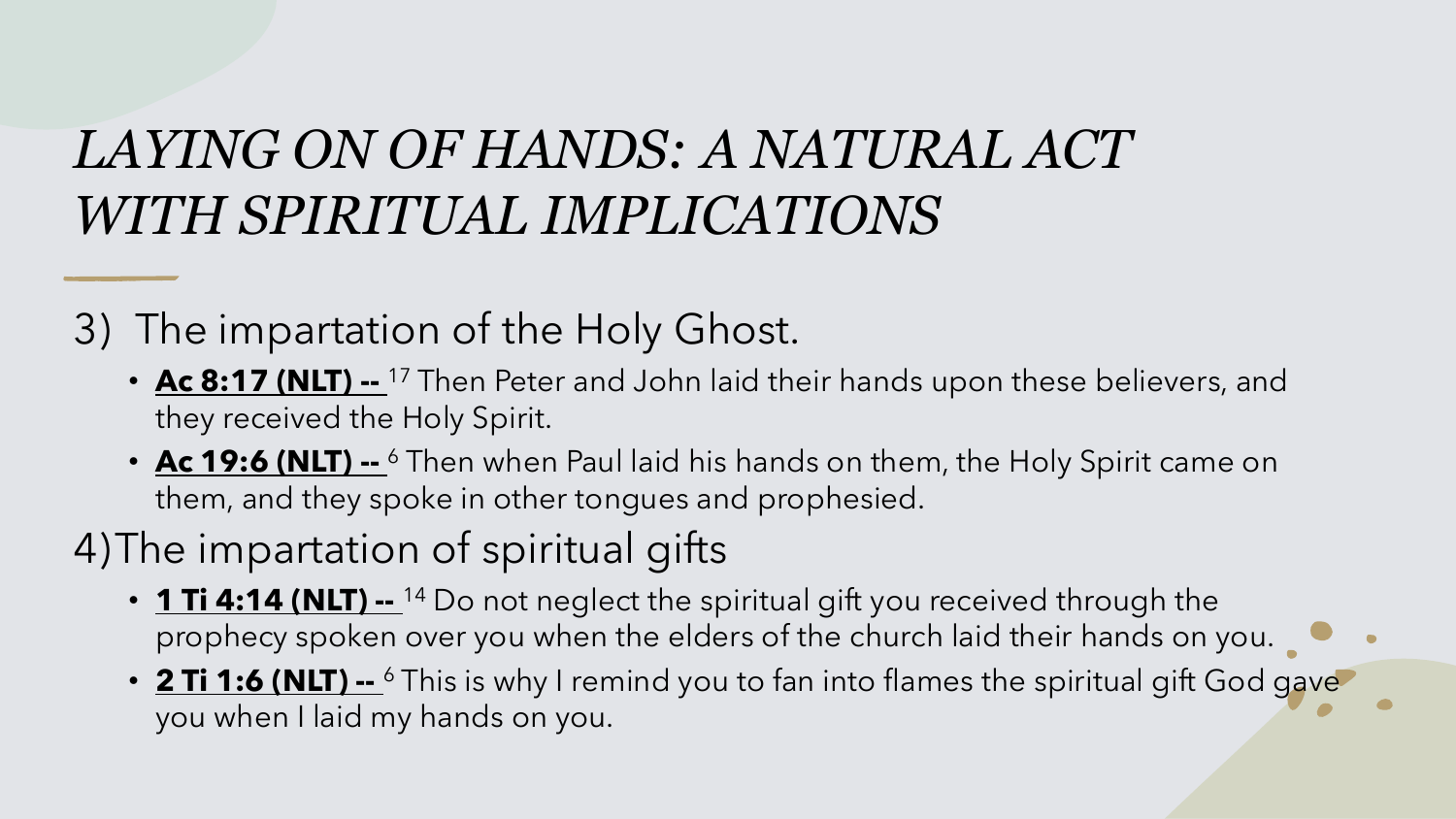#### *LAYING ON OF HANDS: A NATURAL ACT WITH SPIRITUAL IMPLICATIONS*

5)Setting someone in a position of authority (setting apart of someone to a particular office).

- **Ac 13:3 (NLT) --** <sup>3</sup> So after more fasting and prayer, the men laid their hands on them and sent them on their way.
- **1 Ti 5:22 (NKJV) --** <sup>22</sup> Do not lay hands on anyone hastily, nor share in other people's sins; keep yourself pure.